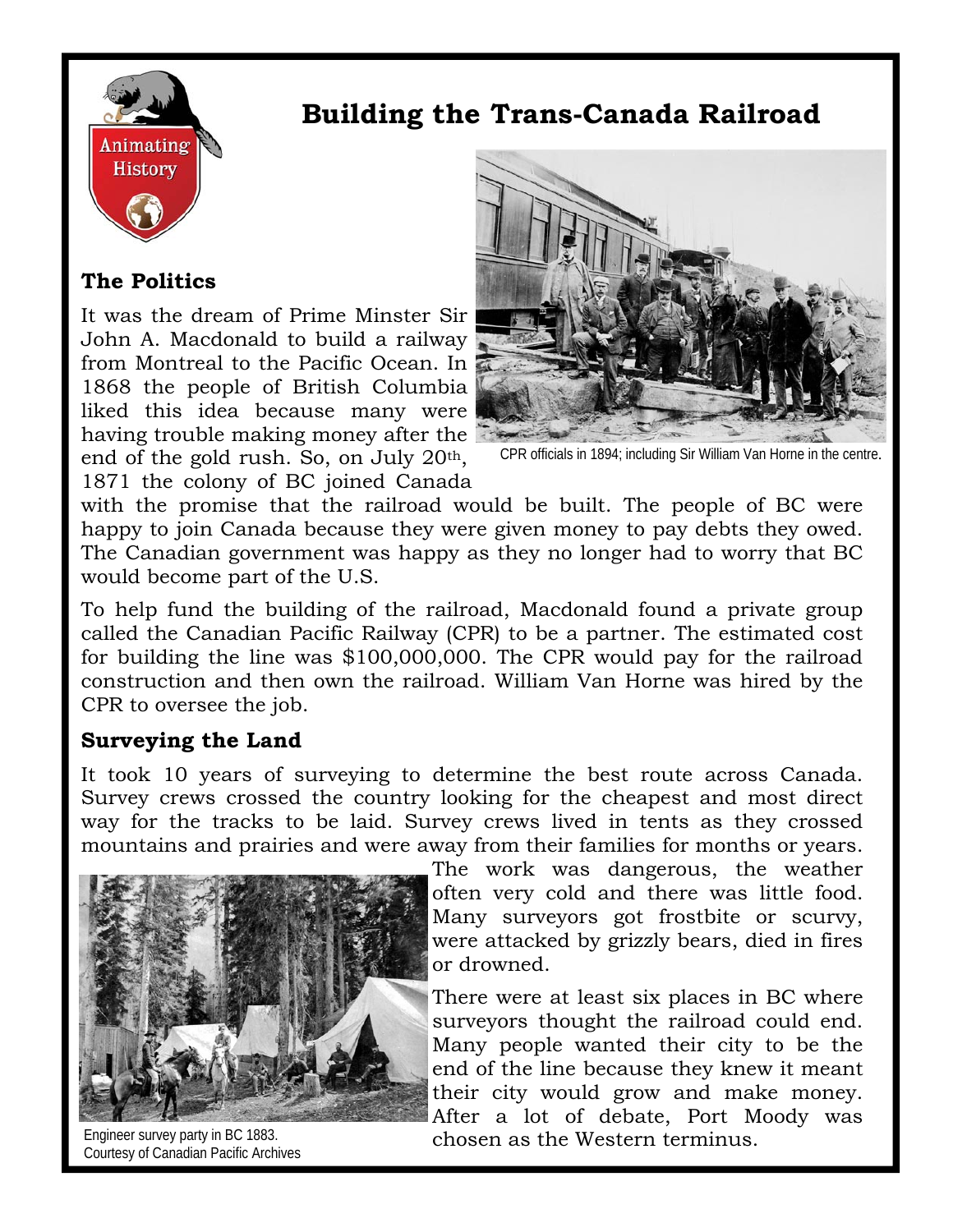## **Laying Track**

Construction began on the track from the East in Montreal and from the West in Port Moody. To lay the track, crews had to cut trees and clear a wide area along the path made by surveyors. Then teams of animals pulled scrapers and plows to level the track bed. Other crews built bridges and trestles across rivers and canyons. Blasting crews used dynamite to blast through rock. Track-laying crews laid ties across the bed with steel rails on either side and hammered iron



Track laying machine. *Courtesy of the Canadian Pacific Archives* 

spikes on either side of the rails. Lastly, gravel was poured on it to hold it all in place.



Lieutenant-Governor Edgar Dewdney, Chief Piapot and his warriors, and the Montreal Garrison Artillery, Regina, Saskatchewan, 1885 *Courtesy of Library and Archives Canada* 

another reserve to make way for the railroad, they were not happy. In the Spring of 1885 they rebelled against the Canadian government to keep their land. To put down this rebellion the government sent troops from across Canada and the CPR helped by sending 3000 troops on the new railroad. The rebellion continued for a few months with Louis Riel leading different groups of Metis, Cree, Blackfoot, Blood, Peigan and Saulteaux. Outnumbered by government troops, they eventually lost and were put in prison and their families moved to new reservations. Louis Riel was found guilty and hanged for his actions against the government.

#### **The Northwest Rebellion**

In the 1880s, First Nations and Metis groups in the Canadian prairies were not all happy to have the train coming through their land. They had heard about the railroad in the US and seen how it had helped bring death to many of the buffalo they depended on for food and shelter. Since the buffalo were harder to find, many of the First Nations had settled in one place and began a life of farming. So when the CPR wanted to move

them to



Louis Riel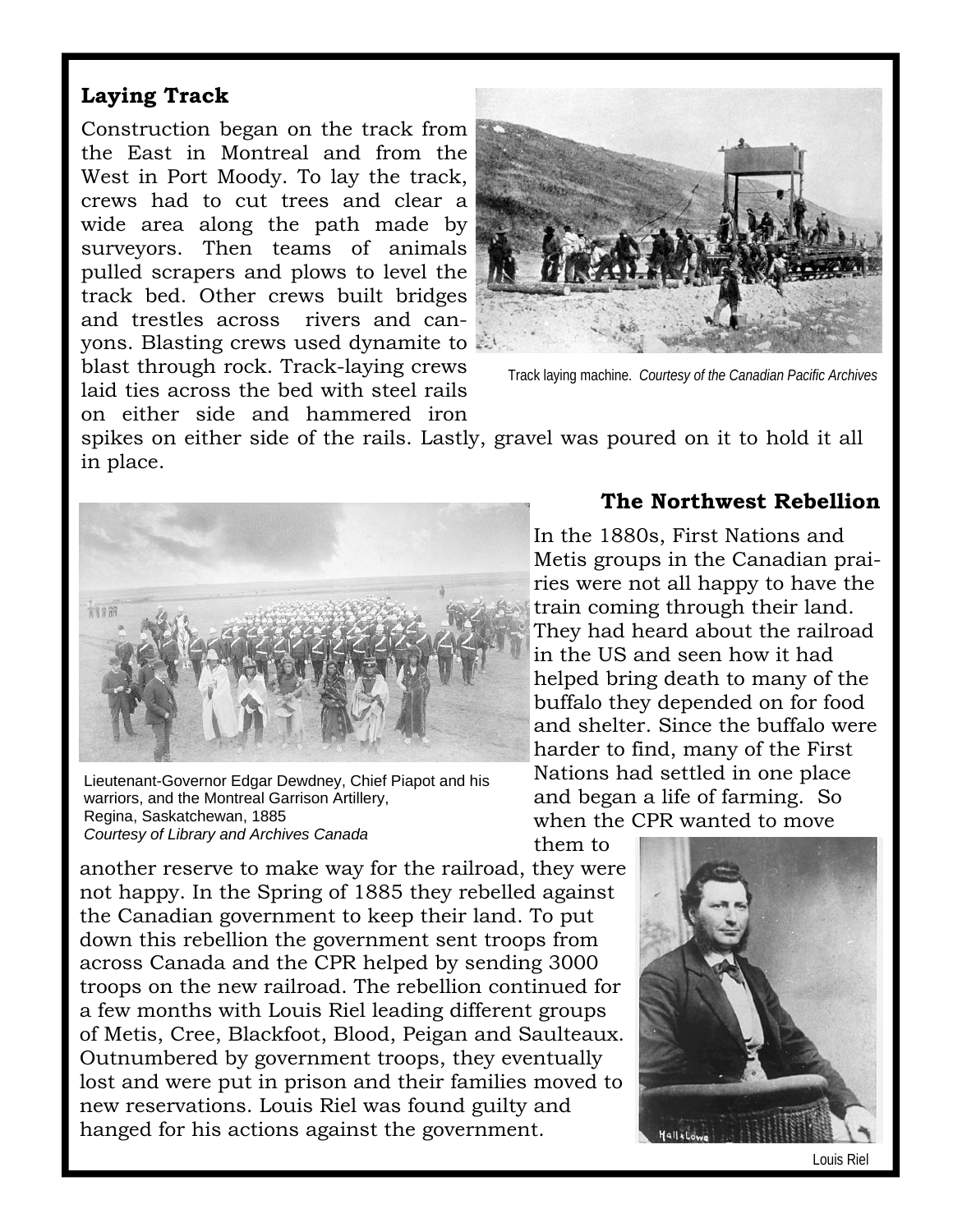### **Chinese Workers in BC**



Chinese railway workers

In 1879 work began on one of the hardest and most costly parts to build—the Fraser Canyon section. To build 15 tunnels through the mountains, they needed 7,000 workers, over 6,000 of which were Chinese. Chinese workers were paid \$1 a day and had to pay for their own equipment, while white labourers were paid \$1.50—\$1.75 a day and were

given equipment. Chinese workers were often given the most dangerous jobs, such as blasting, causing death for many. It is estimated that four Chinese workers died for each mile through the Fraser Canyon. Men also died from poor eating, sickness, poor clothing and poor working conditions.

#### **The Last Spike & First Train**

On Nov. 7th, 1885, the track being built from the East and the track being built from the West met in Craigellachie, BC. A group of CPR directors, employees and workmen came to drive in the last spike. The honor of hammering the final spike was given to the eldest CPR director present, Donald A. Smith. General manager William Van Horne was also there.

Many people think the last spike was made of gold like the American transcontinental railroad's last spike. Although the Governor



Hammering the Last Spike

General meant to bring a silver spike, bad weather prevented him from coming.



Arrival of the First Train from Montreal in Port Moody

Thus, the last spike was made from iron just as all the other were. It took two tries to hammer the spike in correctly. The first spike bent and a second one was needed. Pieces of the bent track were later made into jewelry. After the ceremony, the CPR officials got on a train from Montreal and rode into Port Moody the next day.

It wasn't until July 4th, 1886 that the first passenger train arrived. It took the 150 passengers 5 days and 19 hours to make the journey but they still arrived on time.